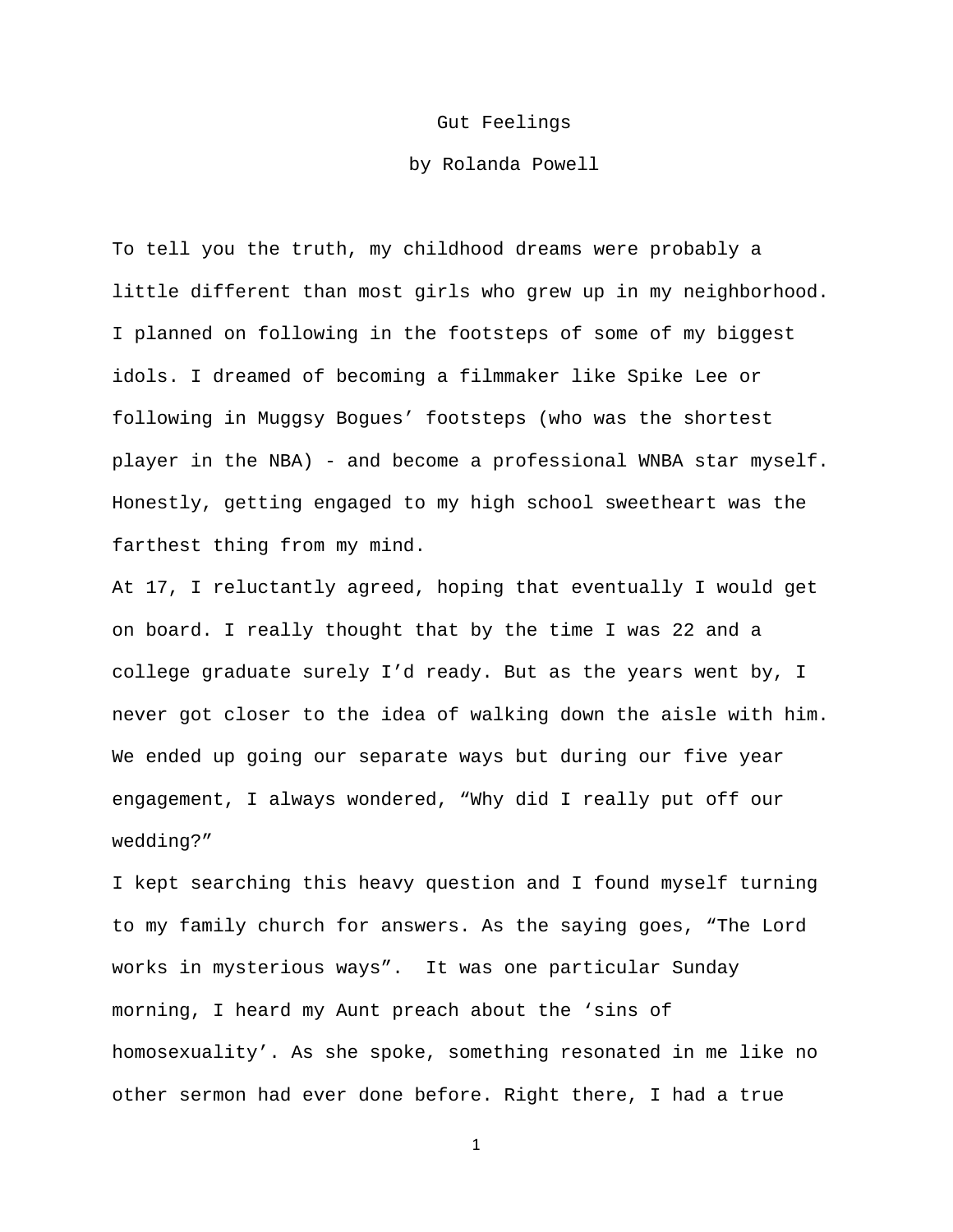epiphany and said to myself, 'that's why I didn't want to marry my ex, I'm gay!"

In the middle of a Bible-thumping, foot stomping, southern Baptist service, God answered my prayer and helped me understand why I couldn't marry my ex. You know, the funny thing was, what was intended to make me feel damnation, had the opposite effect on me. It gave me a new joy and an honest feeling of acceptance about who I was. I fell to my knees in gratitude. Who would've thought that sermon would have sparked a curiosity in me that I never knew I had? Suddenly it all became clear to me. I was so moved that I could finally explain my inner conflict. It set me off on a journey of self-discovery to learn more about my sexuality and my feelings.

After a lot of soul searching, I knew one thing for sure. I couldn't be a lesbian while living in my hometown. I thought, my only chance to live a "gay" life was to move far, far away and as fate would have it, a job opening aligned for me to relocate to Atlanta, the Gay capital of the South. Even though I lived hundreds of miles away from home, I still couldn't find the courage to be my authentic self with my family. For years, I managed to live a double life. I put on makeup and heels when my parents came to town, but wore Polo's and cargo shorts when they were away. Living in the closet is a hard life to live, as I was constantly second guessing my words

2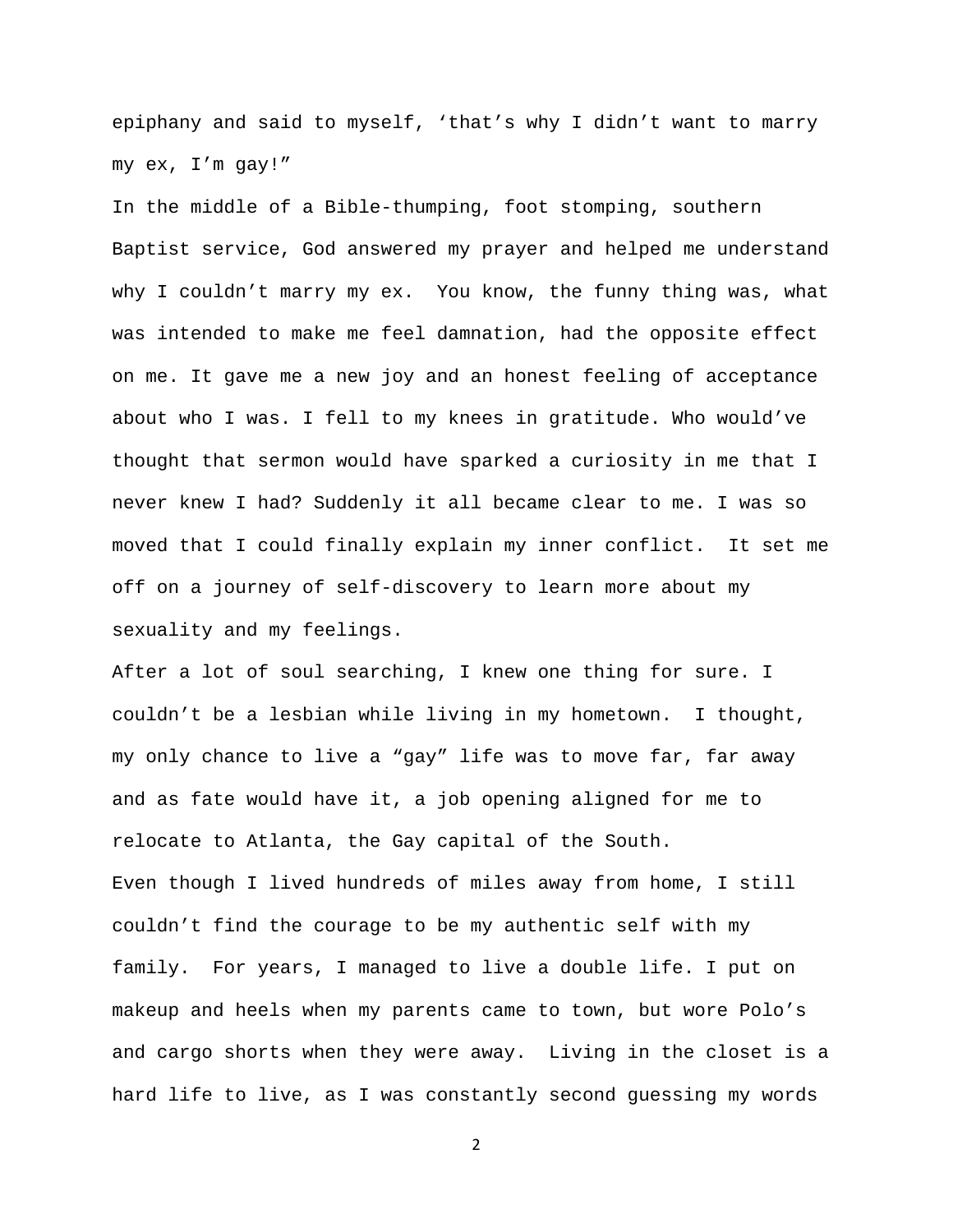and my actions as to never come off as "too gay" in front of my family.

As I continued with my internal struggle, I met a woman and fell deeply in love. We were inseparable. She was the kind of girl you could bring home to your mother. And so I did. I introduced her to my family while leaving out one important detail. They had no clue that my new best friend (who was helping me navigate my way in the big city) was actually my girlfriend. As my best friend, she was always welcomed to stay in the guest bedroom when visiting my parents' house. When my parents gifted us two plane tickets to Vegas sending us happily on vacation together, I thought this grand gesture was evidence that they loved her as much as I did, so I decided to come out.

Finally finding the courage to come clean, I announced Mom, Dad, I am a lesbian. Sure enough, they had no clue. And to make matters worse, I hit them with a double whammy. Mom, Dad, not only is she my girlfriend but we're getting married, too. They were extremely upset! Not under any circumstances would they have condoned my "homosexual" relationship in their home. Needless to say, they didn't attend the wedding. After years of resentment, bitterness, and a lot of prayers, I came to understand how honesty plays an important role in acceptance. Being gay is not a choice but being honest is. My parents couldn't know the real me if I kept important things so

3